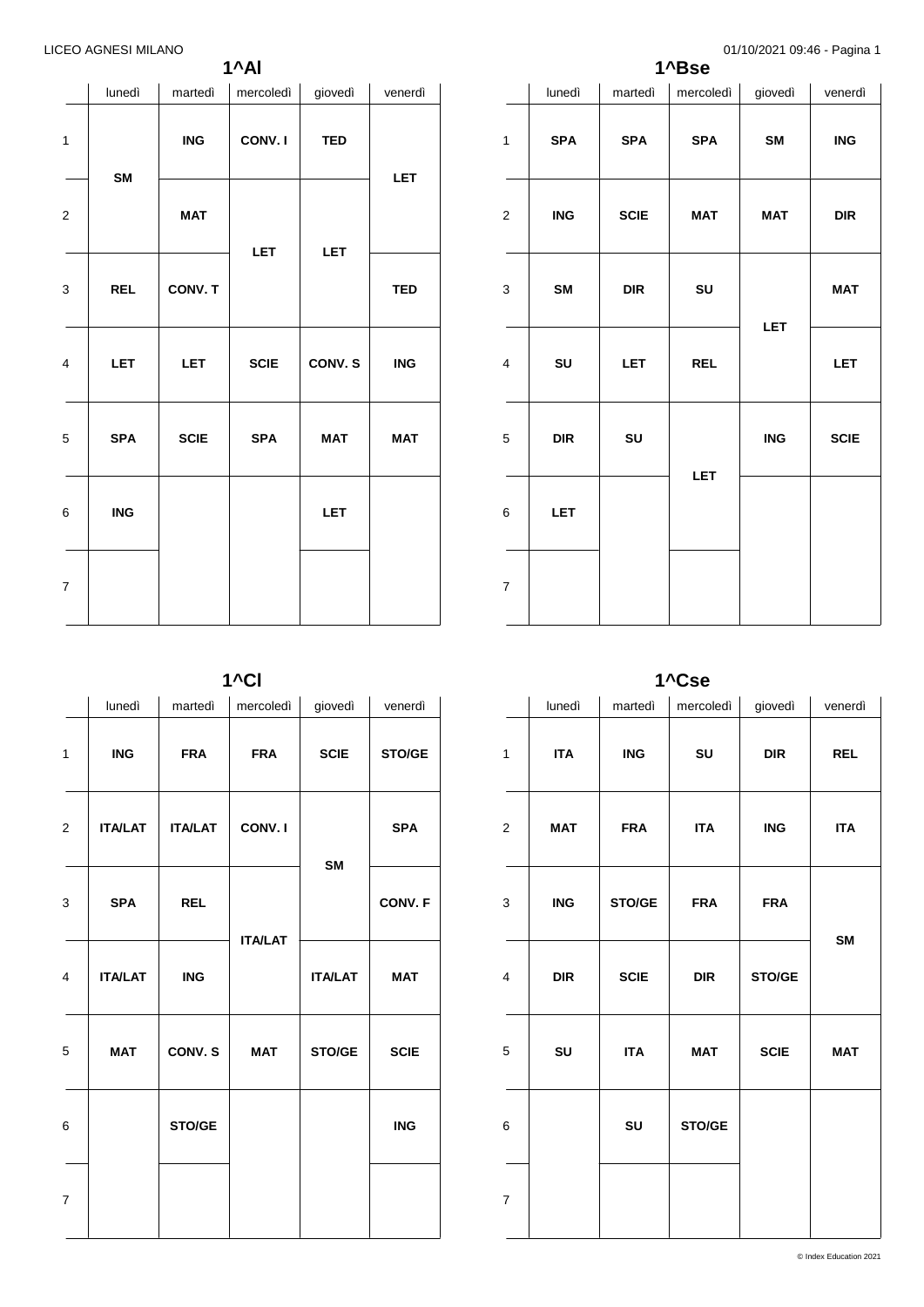**1^Dl**

|   | lunedì        | martedì       | mercoledì   | giovedì       | venerdì       |
|---|---------------|---------------|-------------|---------------|---------------|
| 1 | <b>ITA</b>    | <b>ING</b>    | <b>RUS</b>  | <b>SM</b>     | <b>SM</b>     |
| 2 | <b>LAT/GS</b> | <b>LAT/GS</b> | <b>ING</b>  | <b>ITA</b>    | <b>ITA</b>    |
| 3 | <b>LAT/GS</b> | <b>REL</b>    | <b>SPA</b>  | <b>LAT/GS</b> | <b>RUS</b>    |
| 4 | <b>MAT</b>    | <b>MAT</b>    | <b>SCIE</b> | <b>ING</b>    | CONV.S        |
| 5 | CONV. I       | <b>SCIE</b>   | <b>ITA</b>  | <b>MAT</b>    | <b>LAT/GS</b> |
| 6 | CONV.R        | <b>SPA</b>    |             |               |               |
| 7 |               |               |             |               |               |

| 0.1101202100.7010<br>1^Dse |                                    |                             |                           |             |                           |  |  |
|----------------------------|------------------------------------|-----------------------------|---------------------------|-------------|---------------------------|--|--|
|                            | lunedì                             | martedì                     | mercoledì                 | giovedì     | venerdì                   |  |  |
| $\mathbf{1}$               | <b>SCIE</b>                        | $\ensuremath{\mathsf{DIR}}$ | LET                       | SU          | $\overline{\mathsf{ING}}$ |  |  |
| $\mathbf 2$                | <b>LET</b>                         | SU                          | <b>FRA</b>                | <b>FRA</b>  | <b>MAT</b>                |  |  |
| 3                          | <b>MAT</b>                         | <b>LET</b>                  | <b>MAT</b>                |             | <b>FRA</b>                |  |  |
| $\overline{\mathbf{4}}$    | SM                                 | SM                          | $\overline{\mathsf{ING}}$ | <b>LET</b>  | SU                        |  |  |
| 5                          | $\ensuremath{\mathsf{ING}}\xspace$ | <b>REL</b>                  | DIR                       | <b>SCIE</b> | LET                       |  |  |
| 6                          |                                    |                             |                           | <b>DIR</b>  |                           |  |  |
| $\boldsymbol{7}$           |                                    |                             |                           |             |                           |  |  |

**1^Ese**

|                         | lunedì      | martedì       | mercoledì     | giovedì       | venerdì       |
|-------------------------|-------------|---------------|---------------|---------------|---------------|
| $\mathbf{1}$            | SU          |               | <b>MAT</b>    | ING           | <b>MAT</b>    |
| $\overline{\mathbf{c}}$ | <b>DIR</b>  | SM            | <b>SPA</b>    | <b>SCIE</b>   | <b>ITA/GS</b> |
| 3                       | <b>SCIE</b> | SU            | <b>ITA/GS</b> | <b>ITA/GS</b> |               |
| $\overline{\mathbf{4}}$ | <b>MAT</b>  |               |               | <b>DIR</b>    | <b>ING</b>    |
| 5                       | <b>REL</b>  | <b>ITA/GS</b> | <b>DIR</b>    | SU            | <b>SPA</b>    |
| 6                       | <b>ING</b>  |               |               | <b>SPA</b>    |               |
| $\overline{7}$          |             |               |               |               |               |

**2^Al**

|                         | lunedì                    | martedì    | mercoledi   | giovedì    | venerdì     |
|-------------------------|---------------------------|------------|-------------|------------|-------------|
| 1                       | $\overline{\mathsf{ING}}$ | <b>MAT</b> | <b>SPA</b>  | <b>LET</b> | <b>SPA</b>  |
| $\overline{c}$          | <b>MAT</b>                | <b>LET</b> | <b>ING</b>  | <b>TED</b> | CONV. T     |
| 3                       | <b>LET</b>                | <b>LET</b> | LET         | CONV. S    | <b>MAT</b>  |
| $\overline{\mathbf{4}}$ |                           |            |             | <b>SM</b>  | LET         |
| 5                       | <b>TED</b>                | CONV. I    | <b>SCIE</b> |            | <b>ING</b>  |
| 6                       | <b>REL</b>                |            |             |            | <b>SCIE</b> |
| $\boldsymbol{7}$        |                           |            |             |            |             |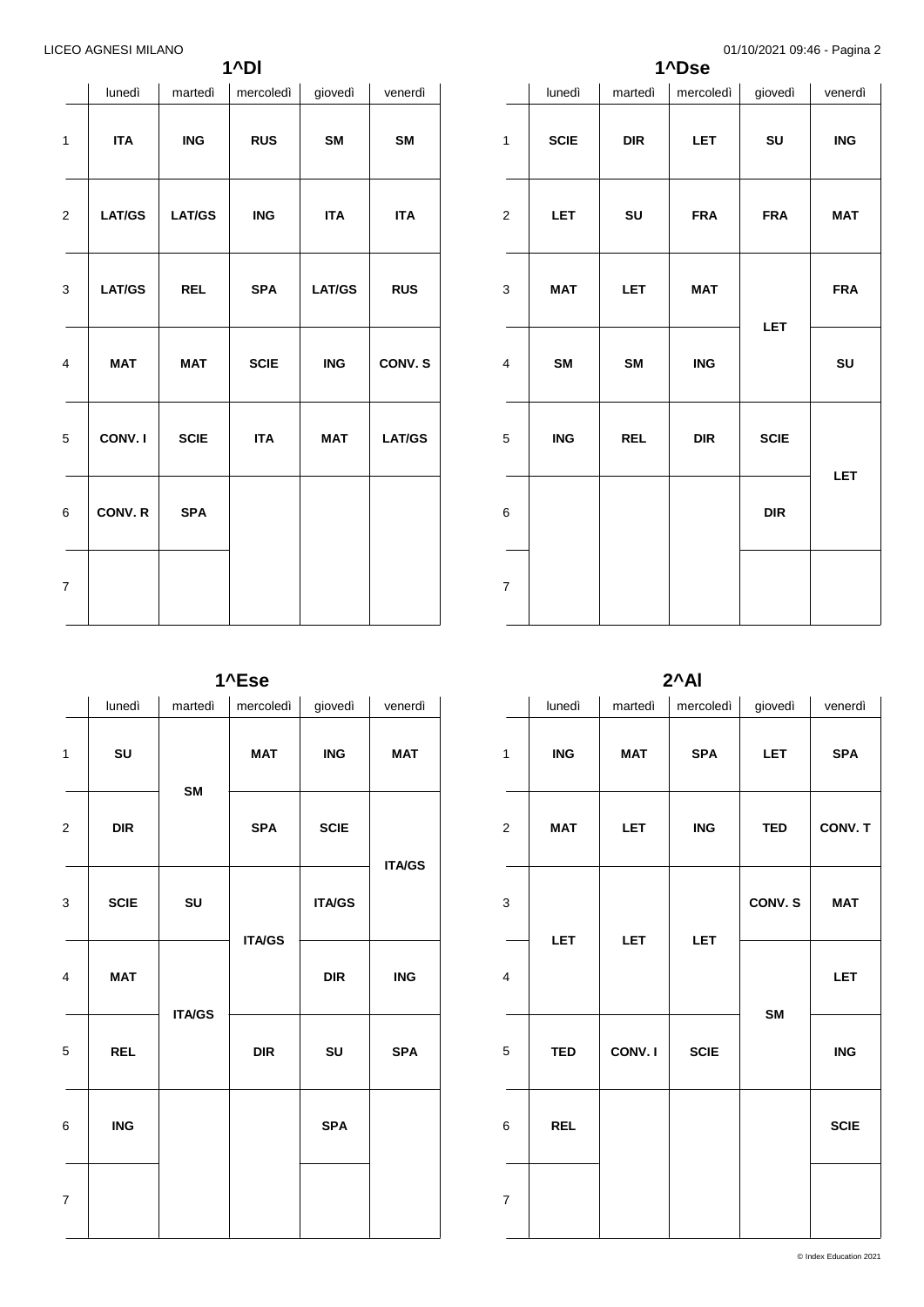## **2^Bse**

|                         | lunedì      | martedì    | mercoledì  | giovedì                   | venerdì                   |
|-------------------------|-------------|------------|------------|---------------------------|---------------------------|
| $\mathbf{1}$            | <b>MAT</b>  | <b>MAT</b> | SU         | <b>SCIE</b>               | <b>SM</b>                 |
| $\overline{\mathbf{c}}$ | <b>SPA</b>  | <b>SPA</b> | <b>MAT</b> | DIR                       |                           |
| 3                       | <b>LET</b>  | <b>LET</b> | LET        | $\overline{\mathsf{ING}}$ | $\overline{\mathsf{ING}}$ |
| $\overline{\mathbf{4}}$ |             | ING        |            | <b>SPA</b>                | DIR                       |
| 5                       | <b>SCIE</b> | <b>REL</b> | DIR        | <b>LET</b>                | <b>LET</b>                |
| 6                       | SU          | SU         |            |                           |                           |
| $\overline{7}$          |             |            |            |                           |                           |

|                |               |               | $2^{\wedge}$ CI | 01/10/2021 05. <del>4</del> 0 - 1 agina J |               |
|----------------|---------------|---------------|-----------------|-------------------------------------------|---------------|
|                | lunedì        | martedì       | mercoledì       | giovedì                                   | venerdì       |
| $\mathbf{1}$   | <b>ITA/GS</b> | <b>ITA/GS</b> | <b>REL</b>      | <b>FRA</b>                                | <b>ITA/GS</b> |
| $\overline{c}$ |               | Lat           | <b>ITA/GS</b>   | <b>ING</b>                                | <b>SCIE</b>   |
| 3              | CONV.I        | <b>SM</b>     | <b>MAT</b>      | <b>ITA/GS</b>                             | Lat           |
| 4              | <b>SCIE</b>   |               | <b>SPA</b>      |                                           | CONV. F       |
| 5              | <b>FRA</b>    | <b>MAT</b>    | <b>ING</b>      | CONV.S                                    | <b>MAT</b>    |
| 6              |               | <b>ING</b>    |                 |                                           | <b>SPA</b>    |
| $\overline{7}$ |               |               |                 |                                           |               |

**2^Cse**

|                         | lunedì        | martedì       | mercoledi     | giovedì       | venerdì       |
|-------------------------|---------------|---------------|---------------|---------------|---------------|
| 1                       | <b>DIR</b>    |               | <b>ING</b>    | <b>FRA</b>    | SU            |
| $\boldsymbol{2}$        | SU            | <b>ITA/GS</b> | SU            | <b>MAT</b>    | <b>FRA</b>    |
| 3                       | <b>SCIE</b>   | <b>ING</b>    | <b>ITA/GS</b> | <b>DIR</b>    | <b>SCIE</b>   |
| $\overline{\mathbf{4}}$ | <b>ING</b>    | <b>REL</b>    | <b>MAT</b>    | <b>ITA/GS</b> | <b>ITA/GS</b> |
| 5                       | <b>ITA/GS</b> | <b>MAT</b>    | <b>FRA</b>    | <b>ITA/GS</b> |               |
| 6                       |               |               | <b>DIR</b>    |               | <b>SM</b>     |
| $\overline{7}$          |               |               |               |               |               |

**2^Dl**

|                | lunedì         | martedì        | mercoledì      | giovedì        | venerdì     |
|----------------|----------------|----------------|----------------|----------------|-------------|
| $\mathbf{1}$   | <b>ITA/LAT</b> | <b>MAT</b>     | <b>REL</b>     | <b>ITA/LAT</b> | <b>RUS</b>  |
| $\mathbf 2$    |                | <b>ITA/LAT</b> | <b>SM</b>      | STO/GE         | CONV.I      |
| 3              | CONV. R        | CONV.S         |                | <b>MAT</b>     | <b>MAT</b>  |
| 4              | <b>ING</b>     | <b>ING</b>     | <b>ING</b>     | <b>ITA/LAT</b> | <b>SCIE</b> |
| 5              | <b>SPA</b>     | <b>RUS</b>     | <b>ITA/LAT</b> | <b>SPA</b>     | STO/GE      |
| 6              |                | <b>SCIE</b>    | STO/GE         |                |             |
| $\overline{7}$ |                |                |                |                |             |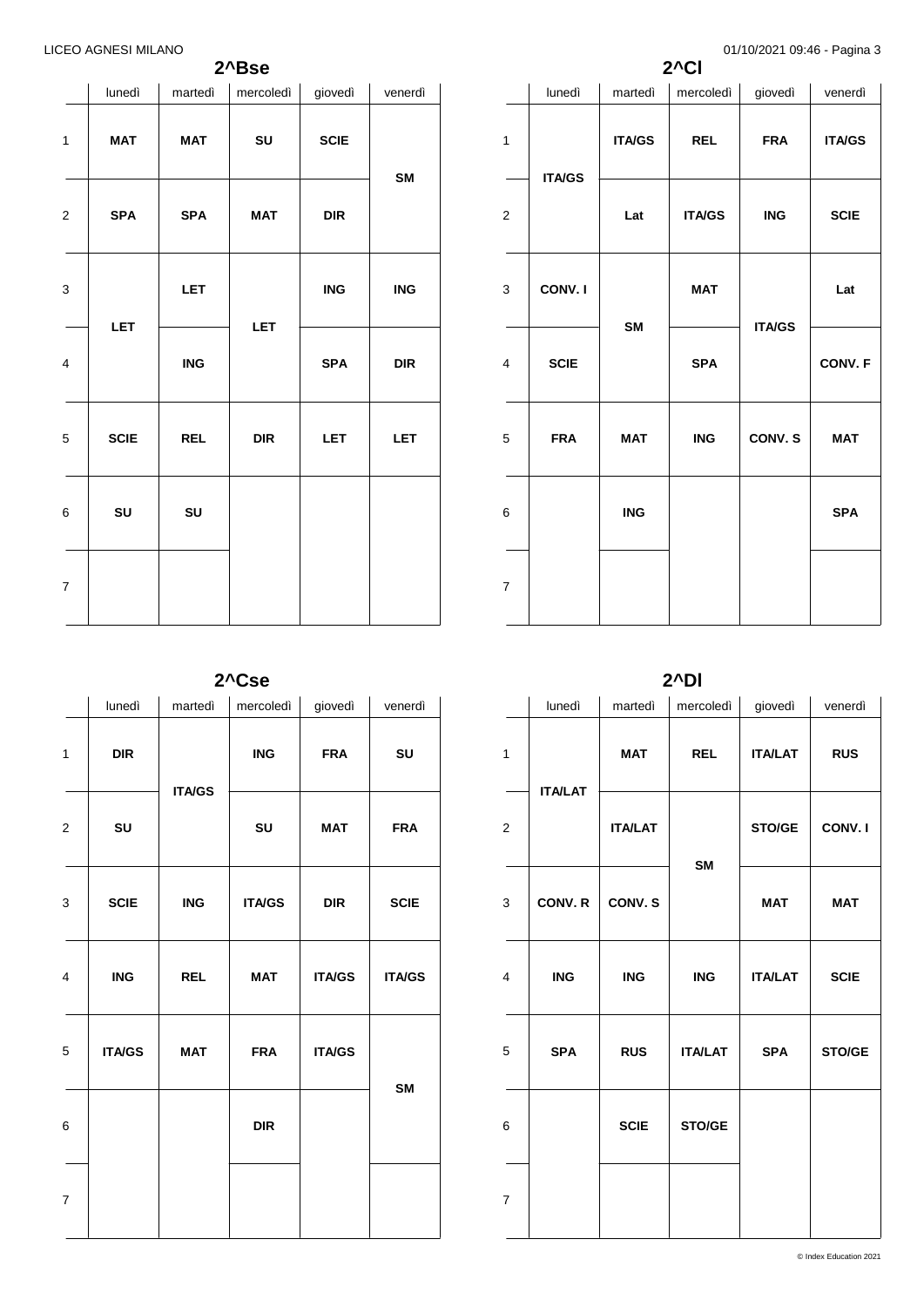**2^Dse**

| lunedì<br>mercoledì<br>martedì<br>giovedì<br>venerdì<br>$\mathbf{1}$<br>$\ensuremath{\mathsf{DIR}}$<br>SM<br><b>FRA</b><br><b>MAT</b><br><b>LET</b><br><b>SCIE</b><br><b>ING</b><br>SU<br><b>ING</b><br>SU<br>2<br>SM<br>3<br>SU<br>DIR<br><b>SCIE</b><br><b>LET</b><br>LET<br>$\overline{\mathsf{ING}}$<br>4<br><b>LET</b><br>LET<br><b>MAT</b><br><b>MAT</b><br>DIR<br><b>FRA</b><br>5<br><b>REL</b><br>6<br><b>FRA</b> |   |  |  |  |
|---------------------------------------------------------------------------------------------------------------------------------------------------------------------------------------------------------------------------------------------------------------------------------------------------------------------------------------------------------------------------------------------------------------------------|---|--|--|--|
|                                                                                                                                                                                                                                                                                                                                                                                                                           |   |  |  |  |
|                                                                                                                                                                                                                                                                                                                                                                                                                           |   |  |  |  |
|                                                                                                                                                                                                                                                                                                                                                                                                                           |   |  |  |  |
|                                                                                                                                                                                                                                                                                                                                                                                                                           |   |  |  |  |
|                                                                                                                                                                                                                                                                                                                                                                                                                           |   |  |  |  |
|                                                                                                                                                                                                                                                                                                                                                                                                                           |   |  |  |  |
|                                                                                                                                                                                                                                                                                                                                                                                                                           |   |  |  |  |
|                                                                                                                                                                                                                                                                                                                                                                                                                           | 7 |  |  |  |

|                | lunedì         | martedì        | mercoledì      | giovedì    | venerdì        |
|----------------|----------------|----------------|----------------|------------|----------------|
| 1              |                |                |                |            |                |
| $\overline{2}$ | <b>SPA</b>     | <b>ING</b>     | <b>FIL/STO</b> | <b>ITA</b> | <b>FIL/STO</b> |
| 3              | <b>MAT/FIS</b> | <b>ARTE</b>    | <b>ARTE</b>    |            | <b>SCIE</b>    |
| 4              | <b>ITA</b>     | <b>TED</b>     |                | <b>ING</b> | CONV.I         |
| 5              | <b>MAT/FIS</b> | <b>MAT/FIS</b> | <b>SM</b>      | <b>TED</b> | <b>SPA</b>     |
| 6              | <b>TED</b>     | <b>ITA</b>     | <b>MAT/FIS</b> | CONV. S    | <b>FIL/STO</b> |
| $\overline{7}$ | <b>FIL/STO</b> | <b>SPA</b>     | <b>SCIE</b>    | <b>REL</b> | CONV. T        |

**3^Al**

**3^Bse**

|                | lunedì         | martedì        | mercoledì      | giovedì        | venerdì        |
|----------------|----------------|----------------|----------------|----------------|----------------|
| 1              |                |                |                |                |                |
| $\overline{2}$ | <b>ING</b>     | <b>DIR</b>     | <b>FIL/SU</b>  | <b>MAT/FIS</b> | <b>SPA</b>     |
| 3              | <b>MAT/FIS</b> | <b>ING</b>     | <b>MAT/FIS</b> | <b>ITA/STO</b> | <b>MAT/FIS</b> |
| $\overline{4}$ | <b>ARTE</b>    | <b>FIL/SU</b>  | <b>DIR</b>     | <b>FIL/SU</b>  | <b>SM</b>      |
| 5              | <b>FIL/SU</b>  | <b>MAT/FIS</b> | <b>SPA</b>     | <b>REL</b>     | <b>FIL/SU</b>  |
| 6              | <b>ITA/STO</b> | <b>SPA</b>     |                | <b>SM</b>      | <b>ARTE</b>    |
| $\overline{7}$ | <b>DIR</b>     | <b>ITA/STO</b> | <b>ITA/STO</b> | <b>ITA/STO</b> | <b>ING</b>     |

**3^Cl**

|                         | <u>v</u>       |            |                |                |                |  |  |  |  |
|-------------------------|----------------|------------|----------------|----------------|----------------|--|--|--|--|
|                         | lunedì         | martedì    | mercoledì      | giovedì        | venerdì        |  |  |  |  |
| $\mathbf{1}$            |                |            |                |                |                |  |  |  |  |
| $\overline{\mathbf{c}}$ | CONV.I         | <b>ING</b> | <b>MAT/FIS</b> | <b>FIL/STO</b> | <b>ING</b>     |  |  |  |  |
| 3                       | <b>ITA</b>     | <b>SPA</b> | <b>FIL/STO</b> | <b>SCIE</b>    | <b>ARTE</b>    |  |  |  |  |
| $\overline{\mathbf{4}}$ | <b>REL</b>     | <b>FRA</b> | <b>FRA</b>     | <b>MAT/FIS</b> | <b>SPA</b>     |  |  |  |  |
| 5                       | CONV. F        |            | <b>ITA</b>     | <b>ITA</b>     |                |  |  |  |  |
| 6                       | <b>SCIE</b>    | <b>SM</b>  | CONV.S         |                | <b>MAT/FIS</b> |  |  |  |  |
| $\overline{7}$          | <b>FIL/STO</b> |            | <b>ARTE</b>    | <b>MAT/FIS</b> | <b>FIL/STO</b> |  |  |  |  |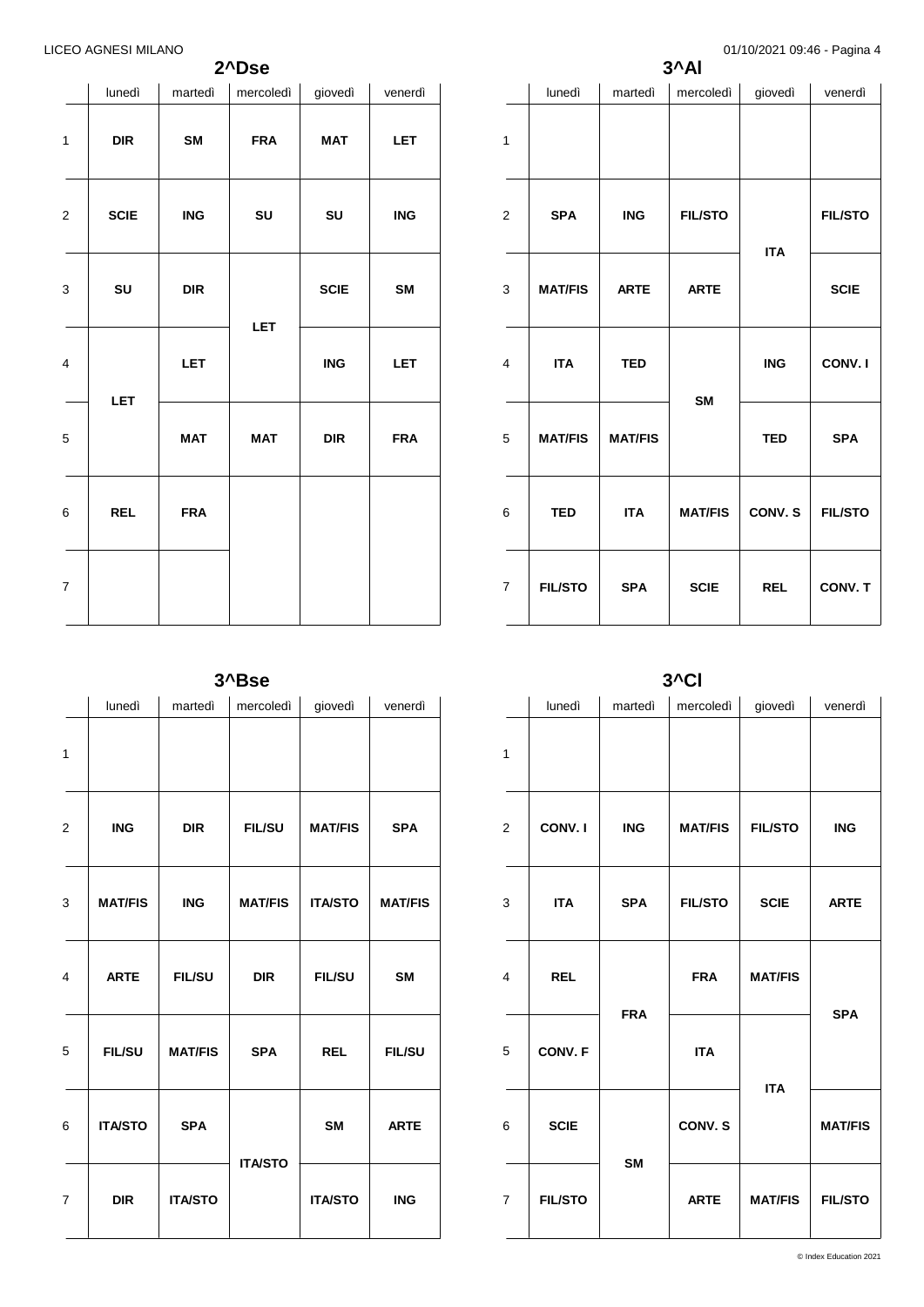**3^Dl**

|                | lunedì         | martedì        | mercoledì      | giovedì        | venerdì        |
|----------------|----------------|----------------|----------------|----------------|----------------|
| $\mathbf{1}$   |                |                |                |                |                |
| $\overline{2}$ | <b>FIL/STO</b> | <b>SPA</b>     | <b>SCIE</b>    | <b>ITA</b>     | <b>SM</b>      |
| 3              | <b>ING</b>     | CONV.I         | <b>RUS</b>     | <b>ARTE</b>    | <b>MAT/FIS</b> |
| 4              | <b>SPA</b>     |                | <b>ING</b>     | <b>RUS</b>     | <b>ITA</b>     |
| 5              | <b>MAT/FIS</b> | <b>ITA</b>     | <b>MAT/FIS</b> | <b>FIL/STO</b> | <b>MAT/FIS</b> |
| 6              | <b>SCIE</b>    | <b>FIL/STO</b> | <b>SPA</b>     | <b>REL</b>     | CONV.S         |
| $\overline{7}$ | CONV. R        | <b>RUS</b>     | <b>SM</b>      | <b>FIL/STO</b> | <b>ARTE</b>    |

|                         | $\cdot$ $\cdot$ $\sim$<br>3^Dse |                |                |                |                |  |  |  |
|-------------------------|---------------------------------|----------------|----------------|----------------|----------------|--|--|--|
|                         | lunedì                          | martedì        | mercoledì      | giovedì        | venerdì        |  |  |  |
| $\mathbf{1}$            |                                 |                |                |                |                |  |  |  |
| $\boldsymbol{2}$        | <b>ITA/STO</b>                  |                | <b>DIR</b>     | <b>FRA</b>     | <b>ARTE</b>    |  |  |  |
| 3                       |                                 | <b>SM</b>      | <b>FRA</b>     | <b>FIL/SU</b>  | <b>ING</b>     |  |  |  |
| $\overline{\mathbf{4}}$ | <b>MAT/FIS</b>                  | <b>DIR</b>     | <b>MAT/FIS</b> | <b>MAT/FIS</b> | <b>FIL/SU</b>  |  |  |  |
| 5                       | <b>MAT/FIS</b>                  | <b>ITA/STO</b> | <b>ING</b>     | <b>ING</b>     |                |  |  |  |
| 6                       | <b>FRA</b>                      |                | <b>FIL/SU</b>  | <b>ITA/STO</b> | <b>MAT/FIS</b> |  |  |  |
| $\overline{7}$          | <b>REL</b>                      | <b>FIL/SU</b>  | <b>ARTE</b>    |                | <b>DIR</b>     |  |  |  |

**4^Al**

|                         | lunedì         | martedì        | mercoledì      | giovedì        | venerdì        |
|-------------------------|----------------|----------------|----------------|----------------|----------------|
| $\mathbf{1}$            |                |                |                |                |                |
| $\boldsymbol{2}$        | <b>TED</b>     | <b>ARTE</b>    | <b>TED</b>     | CONV.I         | CONV.S         |
| 3                       | <b>ITA</b>     | <b>ING</b>     |                | <b>MAT/FIS</b> | <b>ING</b>     |
| $\overline{\mathbf{4}}$ | <b>SM</b>      | <b>ITA</b>     | <b>SPA</b>     | <b>TED</b>     | <b>REL</b>     |
| 5                       |                |                | <b>FIL/STO</b> | <b>ARTE</b>    | CONV. T        |
| 6                       | <b>MAT/FIS</b> | <b>SPA</b>     | <b>SCIE</b>    | <b>ITA</b>     | <b>MAT/FIS</b> |
| $\overline{7}$          | <b>SCIE</b>    | <b>FIL/STO</b> | <b>MAT/FIS</b> | <b>FIL/STO</b> | <b>FIL/STO</b> |

**4^Bse**

|                |                |                | .              |                |                |
|----------------|----------------|----------------|----------------|----------------|----------------|
|                | lunedì         | martedì        | mercoledì      | giovedì        | venerdì        |
| $\mathbf{1}$   |                |                |                |                |                |
| $\overline{2}$ | <b>MAT/FIS</b> | <b>MAT/FIS</b> | <b>SPA</b>     | <b>FIL/SU</b>  | <b>ARTE</b>    |
| 3              | <b>ITA/STO</b> | <b>FIL/SU</b>  | <b>REL</b>     | <b>MAT/FIS</b> | <b>DIR</b>     |
| $\overline{4}$ | <b>FIL/SU</b>  | <b>ING</b>     | <b>ITA/STO</b> | <b>SPA</b>     | <b>MAT/FIS</b> |
| 5              | <b>ARTE</b>    |                | <b>MAT/FIS</b> | <b>DIR</b>     | <b>ING</b>     |
| 6              | <b>DIR</b>     | <b>ITA/STO</b> | <b>SM</b>      | <b>ITA/STO</b> | <b>ITA/STO</b> |
| 7              | <b>FIL/SU</b>  | <b>SPA</b>     |                | <b>ING</b>     | <b>FIL/SU</b>  |
|                |                |                |                |                |                |

© Index Education 2021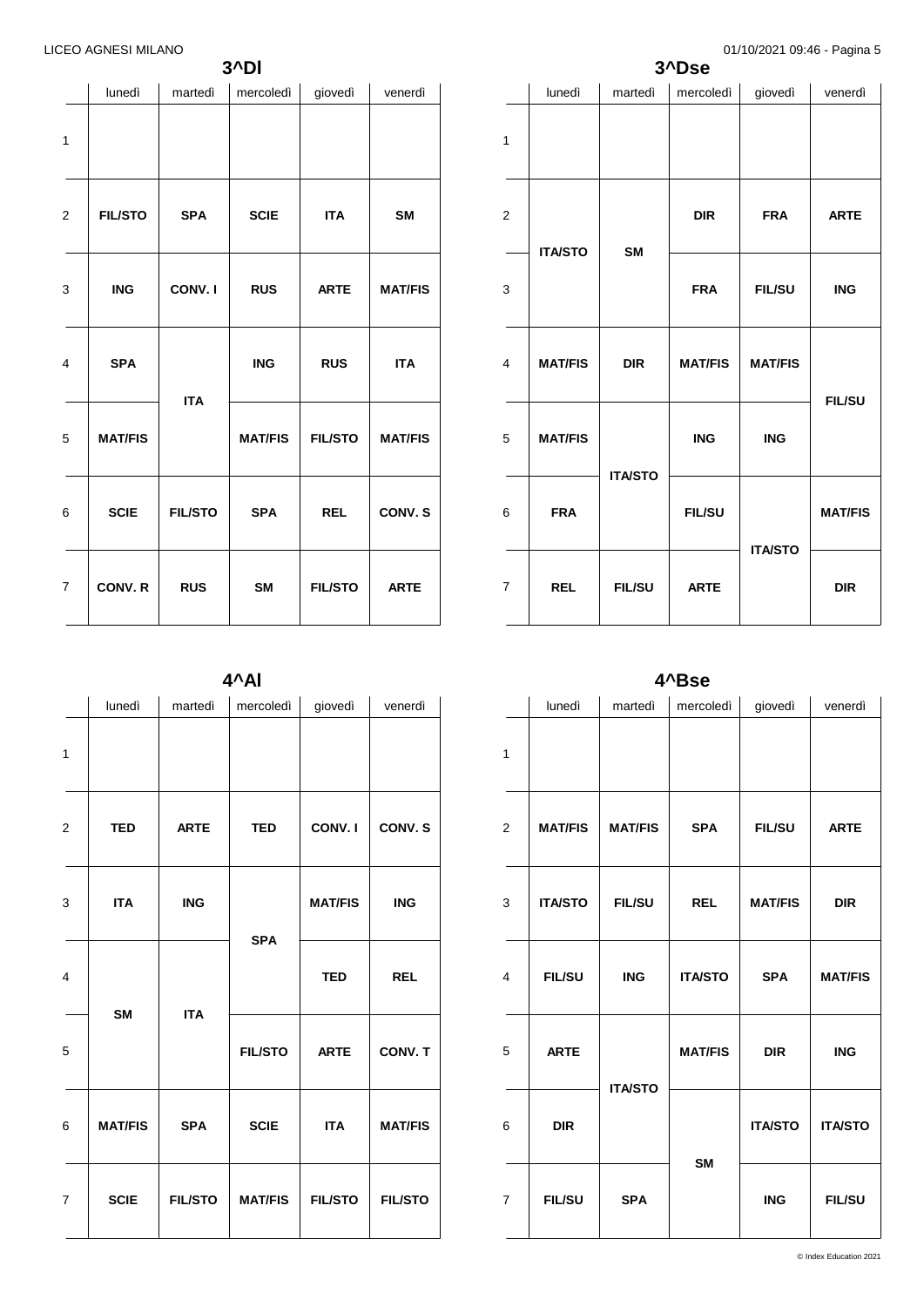**4^Cl**

|              | lunedì         | martedì        | mercoledì             | giovedì        | venerdì        |
|--------------|----------------|----------------|-----------------------|----------------|----------------|
| $\mathbf{1}$ |                |                |                       |                |                |
| 2            | <b>SCIE</b>    | <b>FIL/STO</b> | <b>ARTE</b>           | <b>MAT/FIS</b> | CONV. F        |
| 3            | <b>FRA</b>     | <b>ING</b>     | <b>FRA</b>            | <b>ING</b>     | CONV.I         |
| 4            |                | <b>SPA</b>     | <b>SM</b>             | <b>FIL/STO</b> | <b>ARTE</b>    |
| 5            | <b>FIL/STO</b> |                |                       | <b>SCIE</b>    | <b>FIL/STO</b> |
| 6            | <b>ITA</b>     | <b>MAT/FIS</b> | <b>ITA</b><br>CONV. S | <b>ITA</b>     | <b>SPA</b>     |
| 7            | <b>MAT/FIS</b> | <b>REL</b>     |                       |                | <b>MAT/FIS</b> |

|                | 4^Cse          |                |                |                |                |  |  |  |  |
|----------------|----------------|----------------|----------------|----------------|----------------|--|--|--|--|
|                | lunedì         | martedì        | mercoledì      | giovedì        | venerdì        |  |  |  |  |
| $\mathbf{1}$   |                |                |                |                |                |  |  |  |  |
| 2              | <b>DIR</b>     | <b>ING</b>     | <b>MAT/FIS</b> | <b>SM</b>      | <b>ING</b>     |  |  |  |  |
| 3              | <b>ITA/STO</b> | <b>MAT/FIS</b> | <b>ITA/STO</b> |                | <b>FIL/SU</b>  |  |  |  |  |
| 4              |                | <b>FRA</b>     | <b>FRA</b>     | <b>FIL/SU</b>  | <b>FRA</b>     |  |  |  |  |
| 5              | <b>ING</b>     | <b>FIL/SU</b>  | <b>ARTE</b>    | <b>ITA/STO</b> | <b>FIL/SU</b>  |  |  |  |  |
| 6              | <b>MAT/FIS</b> | <b>ITA/STO</b> | <b>FIL/SU</b>  | <b>MAT/FIS</b> | <b>DIR</b>     |  |  |  |  |
| $\overline{7}$ | <b>ARTE</b>    | <b>REL</b>     | <b>DIR</b>     | <b>MAT/FIS</b> | <b>ITA/STO</b> |  |  |  |  |

**4^Dl**

|                | lunedì         | martedì        | mercoledì      | giovedì        | venerdì        |
|----------------|----------------|----------------|----------------|----------------|----------------|
| 1              |                |                |                |                |                |
| $\overline{2}$ | <b>SM</b>      | <b>FIL/STO</b> | <b>RUS</b>     | <b>ING</b>     | <b>MAT/FIS</b> |
| 3              |                | <b>MAT/FIS</b> | <b>MAT/FIS</b> | <b>SCIE</b>    | CONV.S         |
| 4              | CONV. R        | <b>FIL/STO</b> | <b>ITA</b>     | <b>MAT/FIS</b> | <b>ARTE</b>    |
| 5              | <b>FIL/STO</b> | <b>SPA</b>     |                | <b>RUS</b>     | <b>REL</b>     |
| 6              | <b>ARTE</b>    | CONV.I         | <b>ING</b>     | <b>FIL/STO</b> | <b>RUS</b>     |
| $\overline{7}$ | <b>ITA</b>     | <b>SCIE</b>    | <b>SPA</b>     | <b>SPA</b>     | <b>ITA</b>     |
|                |                |                |                |                |                |

**4^Dse**

|                | lunedì         | martedì        | mercoledì     | giovedì        | venerdì        |
|----------------|----------------|----------------|---------------|----------------|----------------|
| 1              |                |                |               |                |                |
| $\overline{2}$ | <b>MAT/FIS</b> | <b>DIR</b>     | <b>REL</b>    | <b>ING</b>     | <b>FIL/SU</b>  |
| 3              | <b>ARTE</b>    | <b>ITA/STO</b> | <b>DIR</b>    | <b>FRA</b>     | <b>ARTE</b>    |
| $\overline{4}$ | <b>ITA/STO</b> | <b>FIL/SU</b>  | <b>FIL/SU</b> |                | <b>MAT/FIS</b> |
| 5              | <b>ITA/STO</b> | <b>SM</b>      | <b>FIL/SU</b> | <b>ITA/STO</b> | <b>DIR</b>     |
| 6              |                | <b>MAT/FIS</b> | <b>ING</b>    | <b>MAT/FIS</b> | <b>ING</b>     |
| 7              | <b>SM</b>      | <b>FRA</b>     | <b>FRA</b>    | <b>FIL/SU</b>  | <b>MAT/FIS</b> |
|                |                |                |               |                |                |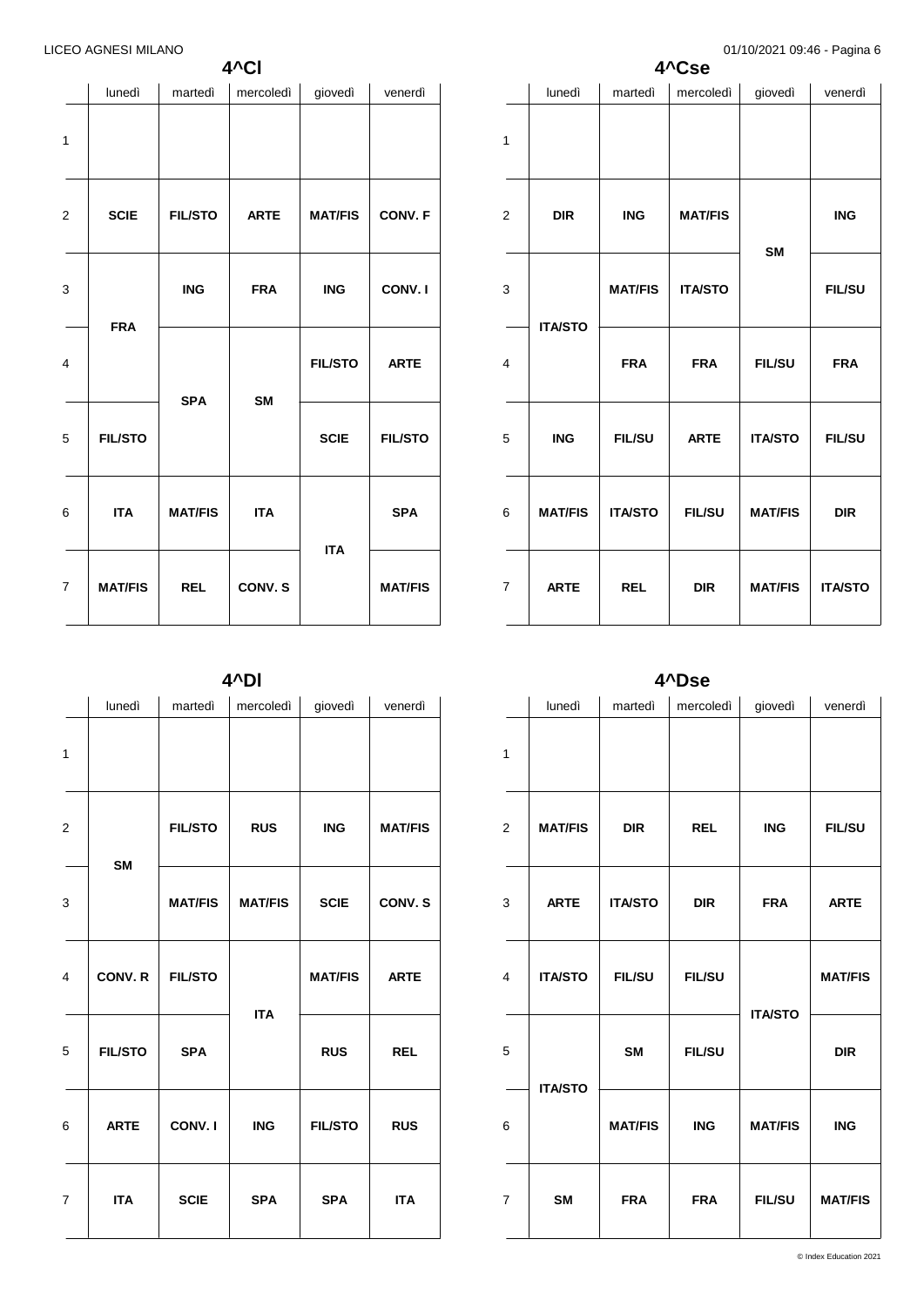**5^Al**

|                | lunedì         | martedì        | mercoledì      | giovedì        | venerdì        |
|----------------|----------------|----------------|----------------|----------------|----------------|
| 1              |                |                |                |                |                |
| $\overline{2}$ | <b>ING</b>     | <b>ITA</b>     | <b>SM</b>      | CONV. S        | <b>REL</b>     |
| 3              |                | <b>TED</b>     |                | CONV.I         | <b>FIL/STO</b> |
| 4              | <b>SPA</b>     |                | <b>ARTE</b>    | <b>ITA</b>     | CONV. T        |
| 5              | <b>TED</b>     | <b>FIL/STO</b> | <b>MAT/FIS</b> |                | <b>FIL/STO</b> |
| 6              | <b>ITA</b>     | <b>MAT/FIS</b> | <b>SPA</b>     | <b>SCIE</b>    | <b>ING</b>     |
| $\overline{7}$ | <b>MAT/FIS</b> | <b>SCIE</b>    | <b>FIL/STO</b> | <b>MAT/FIS</b> | <b>ARTE</b>    |

| $5^{\wedge}BI$   |                              |                |                |                |                |  |  |
|------------------|------------------------------|----------------|----------------|----------------|----------------|--|--|
|                  | lunedì                       | martedì        | mercoledì      | giovedì        | venerdì        |  |  |
| $\mathbf{1}$     |                              |                |                |                |                |  |  |
| $\boldsymbol{2}$ | <b>SCIE</b>                  | CONV. T        | <b>MAT/FIS</b> | <b>ARTE</b>    | <b>REL</b>     |  |  |
| 3                | <b>TED</b>                   | <b>FRA</b>     | <b>ING</b>     | <b>MAT/FIS</b> |                |  |  |
| $\overline{4}$   | CONV. F                      | <b>MAT/FIS</b> | <b>TED</b>     | <b>FRA</b>     | <b>ING</b>     |  |  |
| 5                | <b>ITA</b><br><b>FIL/STO</b> | <b>ITA</b>     | CONV. I        |                | <b>FIL/STO</b> |  |  |
| 6                |                              | <b>SM</b>      | <b>ITA</b>     | <b>SCIE</b>    | <b>ARTE</b>    |  |  |
| $\overline{7}$   |                              |                | <b>FIL/STO</b> | <b>MAT/FIS</b> | <b>FIL/STO</b> |  |  |

| 5 <sup>^</sup> Cl |                |                |                |                |                |  |
|-------------------|----------------|----------------|----------------|----------------|----------------|--|
|                   | lunedì         | martedì        | mercoledì      | giovedì        | venerdì        |  |
| $\mathbf{1}$      |                |                |                |                |                |  |
| $\overline{2}$    | CONV. F        | <b>REL</b>     | <b>ITA/STO</b> | <b>SCIE</b>    | <b>SPA</b>     |  |
| 3                 | <b>SCIE</b>    | <b>FIL</b>     | <b>ING</b>     | <b>MAT/FIS</b> |                |  |
| 4                 | <b>ING</b>     | <b>ITA/STO</b> | CONV. S        | CONV.I         | <b>ITA/STO</b> |  |
| 5                 | <b>ITA/STO</b> |                | <b>FRA</b>     | <b>MAT/FIS</b> | <b>ITA/STO</b> |  |
| 6                 | <b>SM</b>      | <b>SPA</b>     | <b>ARTE</b>    | <b>ARTE</b>    |                |  |
| $\overline{7}$    |                | <b>MAT/FIS</b> | <b>MAT/FIS</b> | <b>FIL</b>     | <b>FRA</b>     |  |

**5^Bse**

|                | lunedì         | martedì        | mercoledì      | giovedì        | venerdì        |
|----------------|----------------|----------------|----------------|----------------|----------------|
| $\mathbf{1}$   |                |                |                |                |                |
| $\overline{2}$ | <b>ITA/STO</b> | <b>REL</b>     | <b>ITA/STO</b> | <b>ARTE</b>    | <b>MAT/FIS</b> |
| 3              | <b>ING</b>     | <b>MAT/FIS</b> | <b>FIL/SU</b>  | <b>FIL/SU</b>  | <b>FIL/SU</b>  |
| $\overline{4}$ | <b>MAT/FIS</b> | <b>ITA/STO</b> | <b>SPA</b>     | <b>ITA/STO</b> |                |
| 5              |                |                | <b>ING</b>     | <b>MAT/FIS</b> | <b>ITA/STO</b> |
| 6              | <b>SM</b>      | <b>MAT/FIS</b> | <b>DIR</b>     | <b>ING</b>     | <b>ARTE</b>    |
| $\overline{7}$ | <b>SPA</b>     | <b>FIL/SU</b>  |                | <b>DIR</b>     | <b>SPA</b>     |